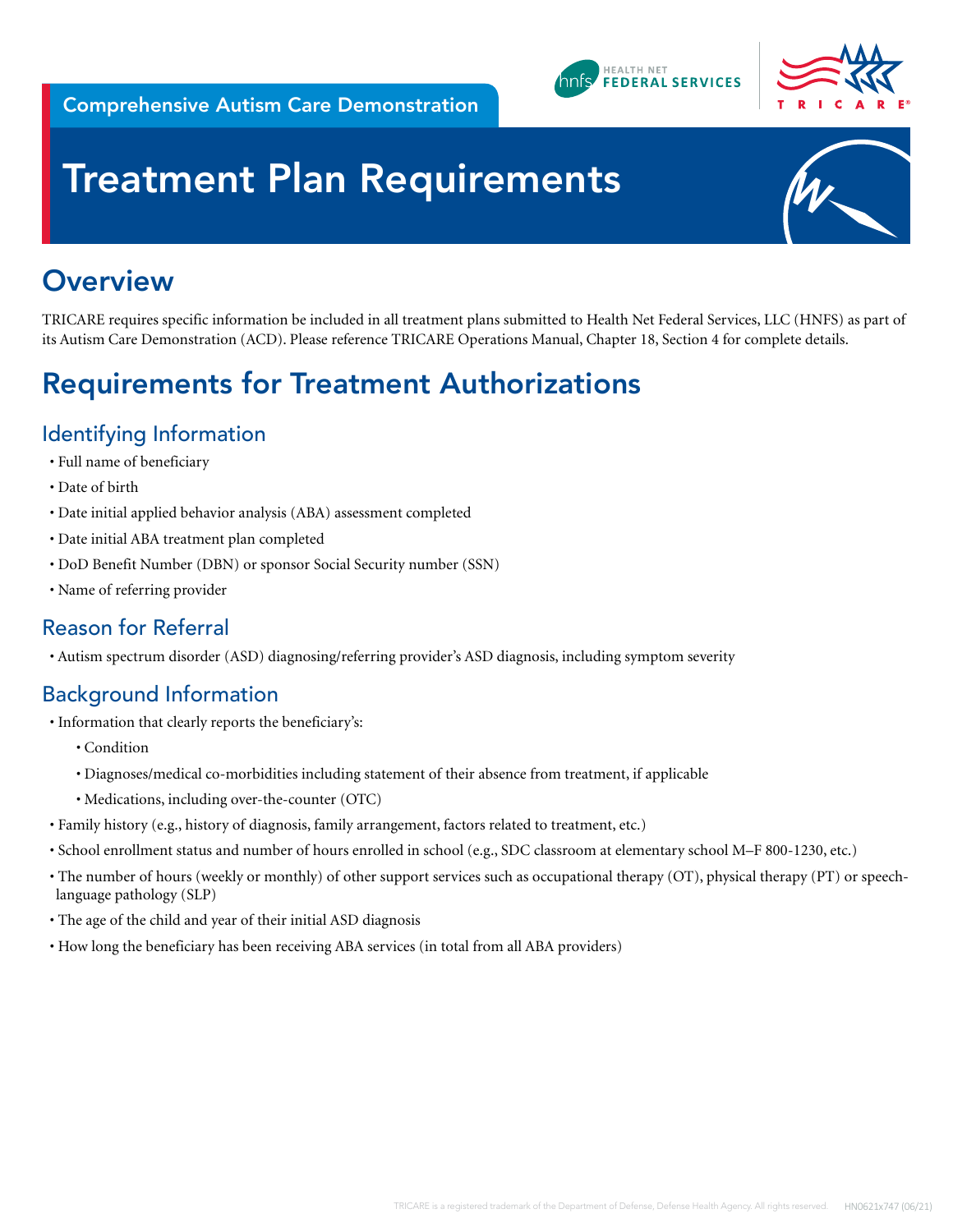#### Summary of Assessment Activities

- Objectively identify behavior deficits and excesses that impede the beneficiary's safe, healthy functioning in all domains applicable and related to core symptoms of ASD (e.g., language development, social communication, and clinical adaptive behavior skills)
- Include list of assessment tools administered
- Identify if the beneficiary is able to actively participate in treatment

#### Treatment Plan Goals

- Include clearly defined, measurable targets relevant to the DSM-5
	- Goals must address core symptoms of ASD only
		- Social communication and social interaction behavior
		- Restrictive, repetitive, and/or stereotypical patterns of behavior
	- Goals cannot address daily living skills acquisition, educational or vocational activities, or address co-morbid related symptoms, or goals better served by other specialties (SLP, OT, PT).
- Goals and objectives must be measurable, objective, achievable, developmentally appropriate, and clinically significant.
- Goals must include baseline and ongoing measurement levels for each target behavior/symptom in terms of measurable behavior dimensions over time (e.g., 5 times per 30 minutes, 4 out of 5 opportunities over two weeks, etc.).
- Goals must have description or list of planned treatment strategies (e.g., discrete trial training (DTT), task analysis (TA), etc.).
- Identify the objective measure of assessment for each goal specified.
- May include long-term goals and short-term objectives, such as the intermediary steps to a meet long-term goal.
- Goals must be:
	- specific to the beneficiary and relevant to the family,
	- measurable in a specific timeframe, and
	- attainable in relation to the beneficiary's prognosis and developmental status, and
	- directly related to the core symptoms of ASD.

#### Parent/Caregiver Goals

- Parent participation and parent training goals are required and must include:
	- Measurable objectives relevant to practicing learned skills with the beneficiary at home and in other settings, when applicable.
	- Goals must relate to increasing the parent/caregiver's skills and capabilities and not to the beneficiary's response or progress on the individual beneficiary goals described in the treatment plan.
	- Goals may include:
		- ABA principles
		- Treatment implementation and teaching new skills
		- Generalization and maintenance to other environments
		- Targeting new skills and behavior excesses in other environments
		- Teaching daily living skills, academic skills, or other excluded areas outside of program hours
		- Preparation for increased implementation of taught skills outside of treatment
	- If parents/caregivers participation is not possible, include the reasons why (e.g., deployed, physically unable, surgery, etc.) and describe when parent training will resume. Parent training may be conducted with the family member or caregiver as defined:
		- Natural parent(s)
		- Adopted parent(s)
		- Stepparent(s)
		- Grandparent(s)
		- Responsible siblings over the age of 18
		- Other legal guardian over the age of 18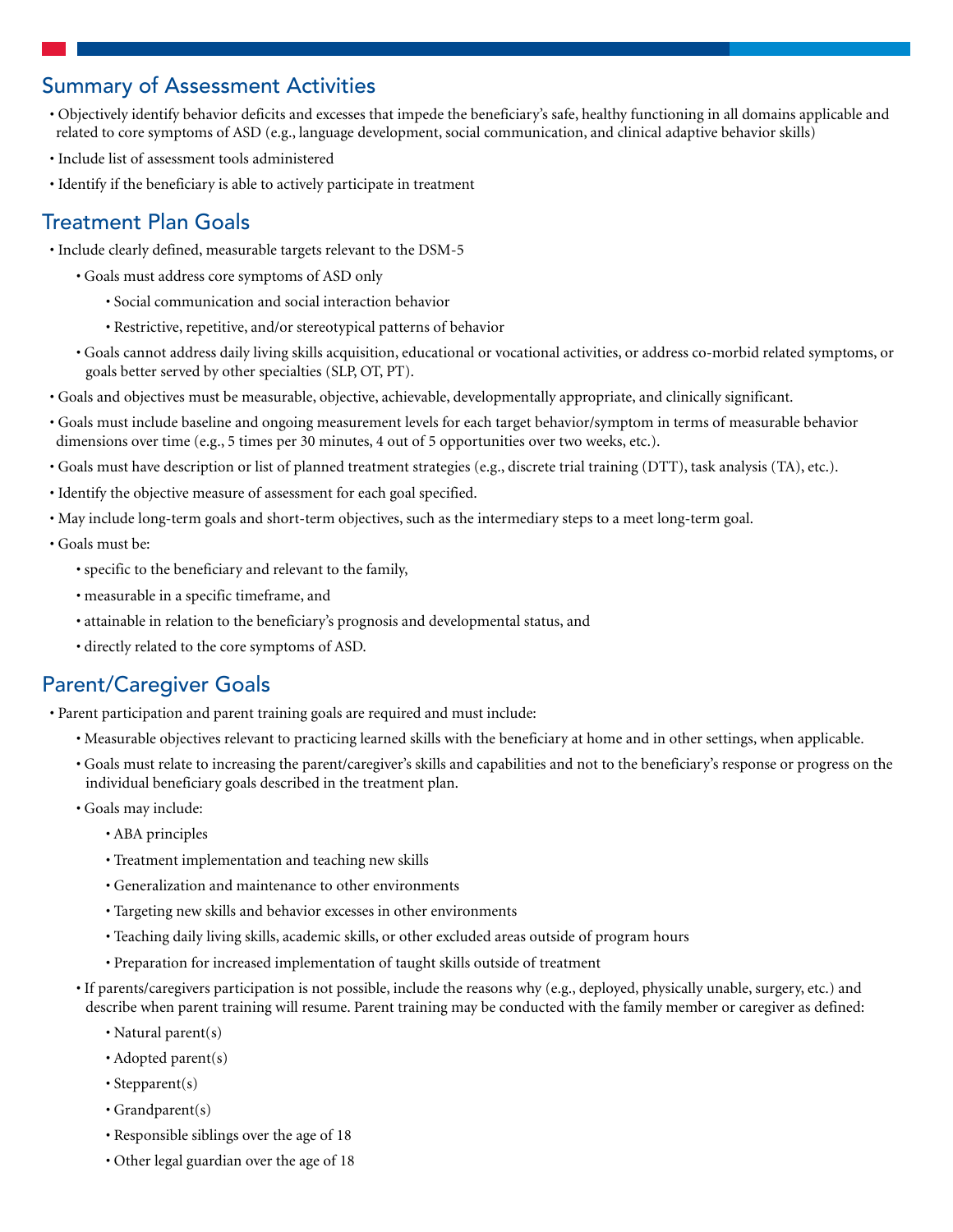- Nanny
	- At least 18 years of age
	- Employed full time by family or an agency on behalf of the family
	- Documented in service family care plan and submitted to HNFS
	- Approved treatment plan identifies the level of the nanny's participation to include specific goals
	- Caregiver (nanny) training does not exceed parent training (CPT 97156 and 97157)
- No other individual is considered "family" or "caregiver" under the ACD
- All attempts to mitigate parent/caregiver lack of involvement/participation must be documented by the ABA provider.
- Implementation of the treatment plan should begin with parent guidance sessions (CPT 97156 or 97157) especially if other ABA services are delayed (i.e., hiring of BTs).
- ABA providers are required to render a minimum of one session of parent training within 30 days of the treatment authorization under CPT 97156 or 97157.

#### Behavior Intervention Plans (BIP) for Target Behavior Excesses

- When the initial assessment or reassessment identifies interfering or dangerous behaviors related to ASD symptomology, treatment plans must include a behavior intervention plan (BIP) and corresponding goals.
- BIPs must include an operational definition of the target behavior excesses, prevention and intervention strategies, schedules of reinforcement, and functional alternative responses.
- While safety protocols and de-escalation procedures are appropriate when necessary, restraints or similar techniques are excluded from the ACD and must be removed from treatment plan and BIP recommendations.

#### Use of Outcome Measures

- •The Vineland, 3rd Edition (Vineland-3), Social Responsiveness Scale, Second Edition (SRS-2) and Pervasive Developmental Disorder Behavior Inventory (PDDBI) outcome measure scores, as well as treatment plan goal progress, are used to:
	- Analyze beneficiary progress,
	- Monitor areas of stagnation and/or regression, and
	- Inform treatment-planning decisions based on the expected versus actual amount of change at each six-month reassessment period.
	- ABA providers should identify and document a direct relationship between score changes and treatment plan changes to address no improvement or a regression.
	- Scores improving into ranges considered significantly low symptomology or within age norms or average and above percentiles should be factored into treatment goal recommendations and discharge planning.
- •The Parenting Stress Index, Fourth Edition (PSI-4) and Stress Index for Parents of Adolescents (SIPA) scores offer useful information for providers and care managers to determine needs for additional support or training.
- •While another provider may complete the Vineland-3, SRS-2 and the PSI-4/SIPA, treating ABA providers should fully review all scores.

#### Recommendations and Units

- •Recommended units of service should be based on a combination of the symptom domains and level of support required (per DSM-5 criteria), outcome measure scores (for treatment plan updates), availability of the beneficiary, and the capability of the beneficiary to participate actively in ABA services.
- •Recommended/requested services must be submitted as units. Other formats will not be accepted.
- •The treatment plan must specify units for monthly parent/caregiver training hours.
	- If parent/caregiver participation is not possible, specify the reason and mitigation efforts.
	- A minimum of six parent training sessions must be conducted over the six-month treatment authorization.
	- Treatment plan updates (submitted in the last 60 days of the authorization period) must document the number of parent training units rendered over the current treatment authorization period and the projected planned dates for parent training in the last 60 days of the authorized period, to demonstrate the sessions will be met as planned.
- •The treatment plan must identify the location of service for each requested CPT code (home, clinic/center, school, community, and daycare).
	- Services rendered in a school setting will only be authorized to ABA supervisors (as determined by the clinical necessity review process).
		- Include details of timelines, specific treatment goals and any explanations as appropriate.
		- Treatment plan goals must directly coincide with active delivery of ABA services under CPT 97153, targeted to the core symptoms of ASD.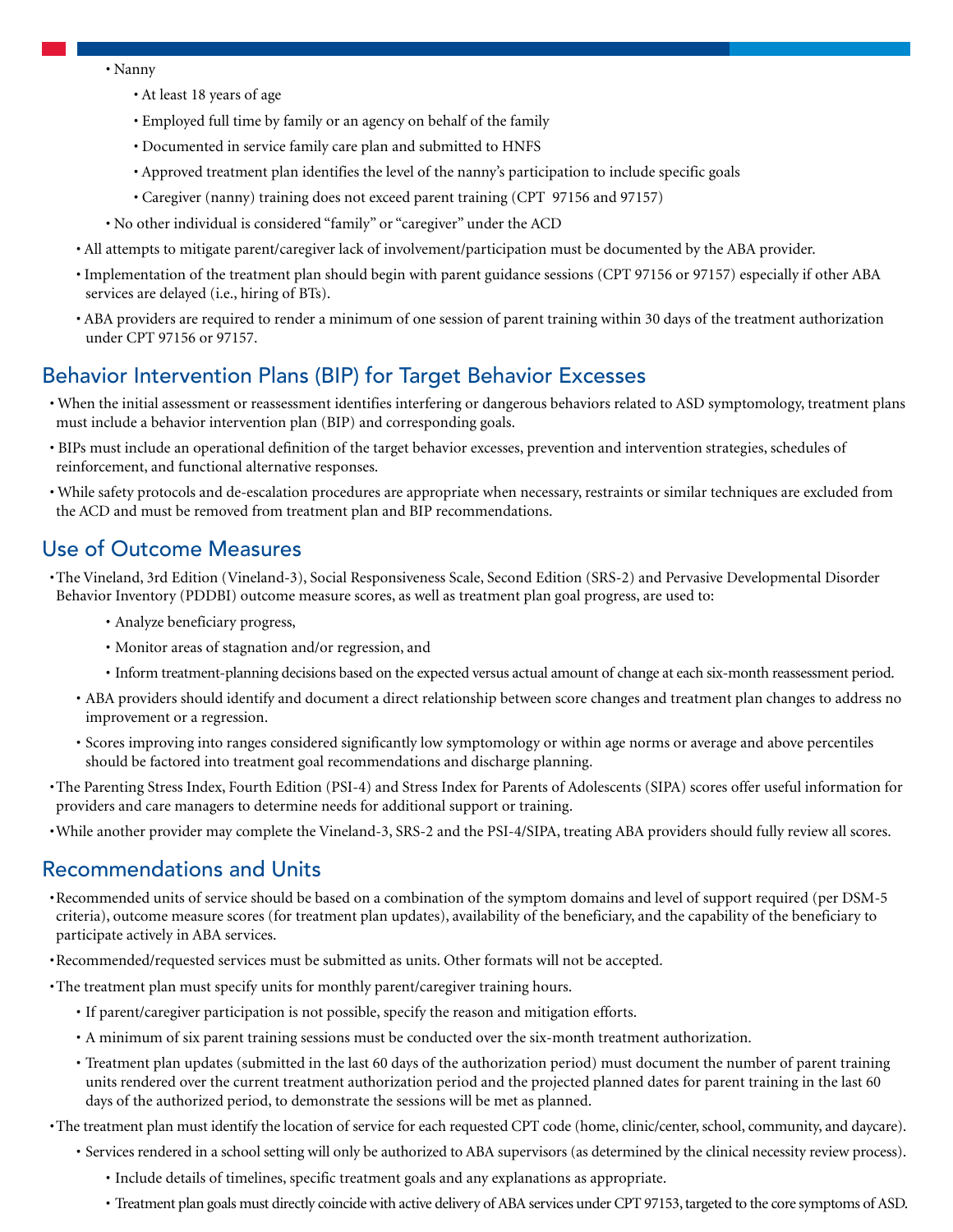- Academic/educational goals are excluded in all settings, including the school setting.
- Include the current IEP.
	- Provider services cannot duplicate services provided through the IEP.
- Pre-school is considered a school location.
- Day care is not considered a school location and is permitted as a location of service.
- Community settings such as sporting events, camps, medical appointments are excluded from treatment.
	- Certain community settings may be allowed but require prior approval through the clinical necessity review process.
	- Community setting must directly coincide to a specific generalization or behavior treatment related to the DSM-5 descriptions of ASD.
	- Community setting recommendations must describe the necessity of the location due to substantial levels of impairment in the core symptoms of ASD and/or severe behavior excesses, which may cause harm to the beneficiary.

• The treatment plan must indicate a sole or tiered delivery model.

### CPT® Codes

| <b>CPT<sup>®</sup></b> Code                                                                  | Frequency                                                              | <b>MUE Limits</b>                                                                                                                                                                                                  | <b>Provider Type</b>                               | <b>Summary</b>                                                                                                                                                                                                                                                                                                                                                                                                                                                                                                                                                                                                                                                              |
|----------------------------------------------------------------------------------------------|------------------------------------------------------------------------|--------------------------------------------------------------------------------------------------------------------------------------------------------------------------------------------------------------------|----------------------------------------------------|-----------------------------------------------------------------------------------------------------------------------------------------------------------------------------------------------------------------------------------------------------------------------------------------------------------------------------------------------------------------------------------------------------------------------------------------------------------------------------------------------------------------------------------------------------------------------------------------------------------------------------------------------------------------------------|
| CPT 97151<br><b>Behavior</b><br>Identification<br>Assessment                                 | · Every six<br>months<br>· 15 minutes/unit                             | · Prior to Aug. 1, 2021:<br>initial assessments<br>approved for 16 units<br>• On or after<br>Aug. 1, 2021: initial<br>assessments approved<br>for 32 units<br>• Re-assessment<br>requests approved for<br>24 units | ABA supervisor<br>or assistant<br>behavior analyst | • Use within 14 calendar days<br>• No telehealth<br>• Approved units includes the administration,<br>scoring and analysis of PDDBI                                                                                                                                                                                                                                                                                                                                                                                                                                                                                                                                          |
| CPT 97151<br><b>Behavior</b><br>Identification<br>Assessment<br>– Outcome<br><b>Measures</b> | 1 unit per<br>measure per<br>occurrence<br>during authorized<br>period | 1 unit per measure                                                                                                                                                                                                 | ABA supervisor                                     | · Indirect service - no telehealth<br>• Separate authorization may be approved for each<br>additional outcome measure (Vineland-3, SRS-2,<br>PSI-4/SIPA)<br>• If authorization already in place with a different<br>provider, the request may be canceled                                                                                                                                                                                                                                                                                                                                                                                                                   |
| CPT 97153<br>Adaptive<br><b>Behavior</b><br>Treatment by<br>Protocol                         | • Weekly<br>· 15 minutes/<br>unit                                      | May not exceed 32 units/<br>day or 160 units/week                                                                                                                                                                  | all ABA provider<br>types                          | · No telehealth<br>· School setting: ABA supervisor only and will have<br>limited scope and duration<br>· Weekly units do not rollover                                                                                                                                                                                                                                                                                                                                                                                                                                                                                                                                      |
| CPT 97155<br>Adaptive<br><b>Behavior</b><br><b>Treatment</b><br>by Protocol<br>Modification  | • Monthly<br>· 15 minutes/<br>unit                                     | May not exceed eight<br>units (two hours) per<br>day                                                                                                                                                               | ABA supervisor<br>or assistant<br>behavior analyst | · One-on-one service delivery with beneficiary to<br>develop new or modified protocol<br>· May also be used to demonstrate new or modified<br>protocol to a behavior technician (BT) with the<br>beneficiary present<br>· Sole providers use this code for minimum<br>standards and when updating treatment protocols<br>(must differentiate between CPT 97153 and 97155<br>services)<br>• No telehealth<br>• No BT supervision or team meetings<br>• At least one time per month must be rendered by<br>ABA supervisor<br>• If requirement not met, subject to 10% penalty/<br>recoupment on all ABA claims for that beneficiary<br>for the entire six-month authorization |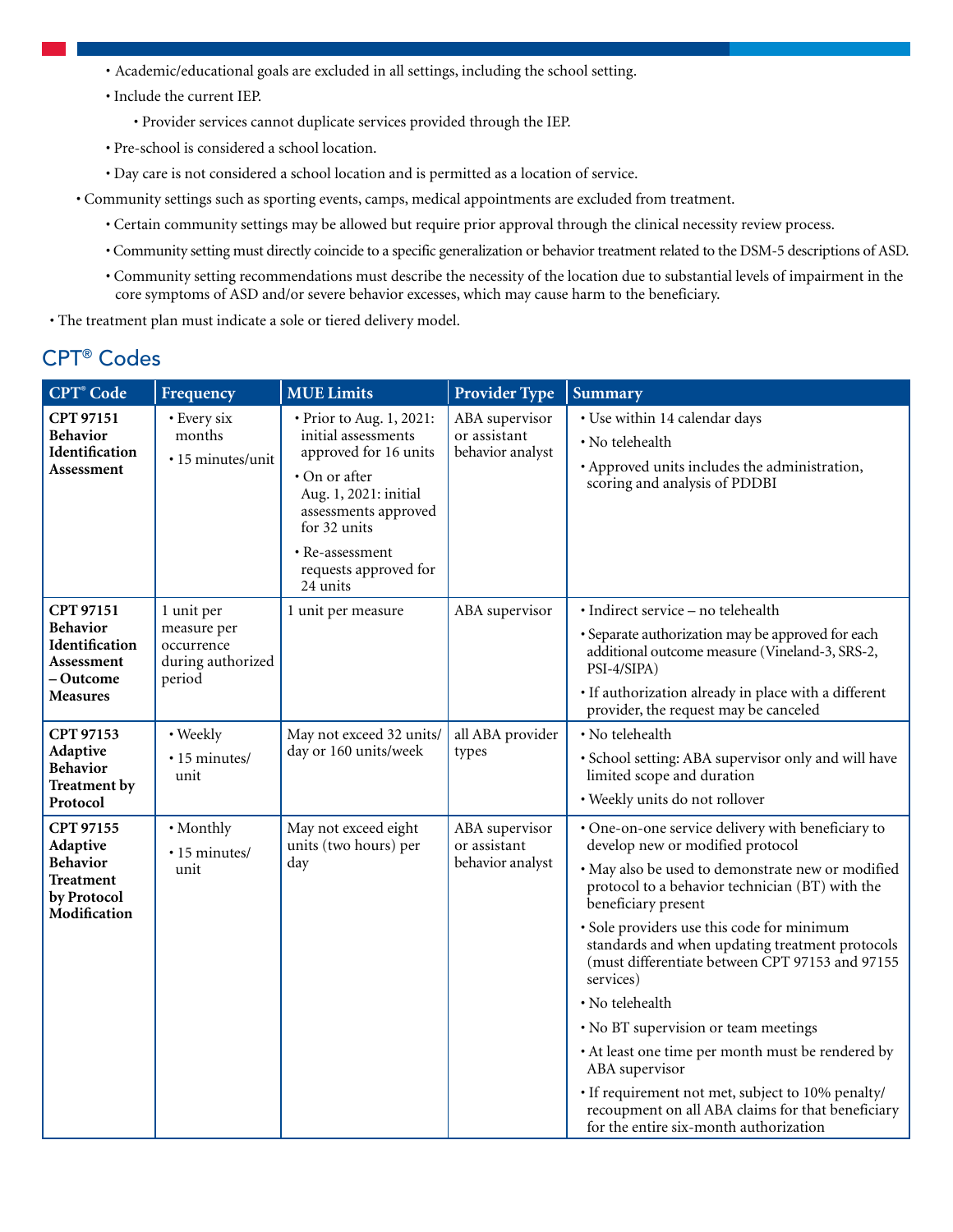| CPT 97156                                                        | • Monthly                                                                                     | May not exceed 8 units                                 | ABA supervisor                                     | · Parent/caregiver participation required                                                                                                                                                              |  |
|------------------------------------------------------------------|-----------------------------------------------------------------------------------------------|--------------------------------------------------------|----------------------------------------------------|--------------------------------------------------------------------------------------------------------------------------------------------------------------------------------------------------------|--|
| Family<br>Adaptive                                               | · Minimum<br>of six parent/                                                                   | (two hours) per day                                    | or assistant<br>behavior analyst                   | · Re-authorization contingent upon parent/<br>caregiver participation                                                                                                                                  |  |
| <b>Behavior</b><br>Treatment                                     | caregiver                                                                                     |                                                        |                                                    | · First session of either CPT 97156 or 97157 must                                                                                                                                                      |  |
| Guidance                                                         | sessions must<br>be rendered                                                                  |                                                        |                                                    | occur within 30 calendar days of initial and<br>subsequent treatment authorizations                                                                                                                    |  |
|                                                                  | every six<br>months (97156)                                                                   |                                                        |                                                    | · Barriers and mitigations must be documented                                                                                                                                                          |  |
|                                                                  | or 97157)                                                                                     |                                                        |                                                    | • No telehealth in the first six months                                                                                                                                                                |  |
|                                                                  | · 15 minutes/unit                                                                             |                                                        |                                                    | · Once eligible, indicate if and how much parent<br>training will be conducted via telehealth                                                                                                          |  |
| CPT 97157<br>Multiple-<br><b>Family Group</b><br>Adaptive        | • Monthly<br>· Minimum<br>of six parent/<br>caregiver                                         | May not exceed 6 units<br>(1.5 hours) per day          | ABA supervisor<br>or assistant<br>behavior analyst | · Effective Aug. 1, 2021 (Beneficiaries are not<br>eligible for this code until the next authorization<br>period that occurs on or after Aug. 1, 2021.<br>Requests submitted prior will be cancelled.) |  |
| <b>Behavior</b><br><b>Treatment</b><br>Guidance                  | sessions must<br>be rendered<br>every six<br>months (97156)<br>or 97157)<br>• 15 minutes/unit |                                                        |                                                    | · First session of either CPT 97156 or 97157 must<br>occur within 30 calendar days of initial and<br>subsequent treatment authorizations                                                               |  |
|                                                                  |                                                                                               |                                                        |                                                    | • Apply ABA treatment techniques in order for<br>parents and caregivers to reduce maladaptive<br>behaviors and/or skill deficits in a group setting                                                    |  |
|                                                                  |                                                                                               |                                                        |                                                    | • Not intended for a support group or group<br>psychotherapy                                                                                                                                           |  |
|                                                                  |                                                                                               |                                                        |                                                    | · May not exceed eight participants                                                                                                                                                                    |  |
|                                                                  |                                                                                               |                                                        |                                                    | · Individual or pair parent/caregiver counts as one<br>participant                                                                                                                                     |  |
|                                                                  |                                                                                               |                                                        |                                                    | · Office/clinic setting only                                                                                                                                                                           |  |
|                                                                  |                                                                                               |                                                        |                                                    | · No telehealth                                                                                                                                                                                        |  |
| CPT 97158<br>Group<br>Adaptive<br><b>Behavior</b>                | • Monthly<br>· Minimum four<br>units/day                                                      | May not exceed six units<br>$(1.5 \text{ hours})$ /day | ABA supervisor                                     | · Effective Aug. 1, 2021 (Beneficiaries are not<br>eligible for this code until the next authorization<br>period that occurs on or after Aug. 1, 2021.<br>Requests submitted prior will be cancelled.) |  |
| Treatment<br>by Protocol                                         | • 15 minutes/unit                                                                             |                                                        |                                                    | · Modeling, rehearsing, and corrective feedback for<br>social deficits in group format                                                                                                                 |  |
| Modification                                                     |                                                                                               |                                                        |                                                    | · Treatment plan must demonstrate beneficiary pre-<br>requisite skills; evaluated in clinical necessity review                                                                                         |  |
|                                                                  |                                                                                               |                                                        |                                                    | · Targeting generalization of mastered skills                                                                                                                                                          |  |
|                                                                  |                                                                                               |                                                        |                                                    | · May not exceed eight participants                                                                                                                                                                    |  |
|                                                                  |                                                                                               |                                                        |                                                    | • No telehealth                                                                                                                                                                                        |  |
| <b>CPT 99366</b><br>& 99368<br><b>Medical Team</b><br>Conference | Once every six<br>months                                                                      | May not exceed one unit<br>of CPT 99366 and 99368      | ABA supervisor                                     | · Effective Aug. 1, 2021 (Beneficiaries are not eligible<br>for this code until the next authorization period<br>that occurs on or after Aug. 1, 2021. Requests<br>submitted prior will be cancelled.) |  |
| (MTC)                                                            |                                                                                               |                                                        |                                                    | · Engage in multi-disciplinary team MTC to<br>collaborate and plan treatment for beneficiary                                                                                                           |  |
|                                                                  |                                                                                               |                                                        |                                                    | • CPT 99366 with patient by health care professional                                                                                                                                                   |  |
|                                                                  |                                                                                               |                                                        |                                                    | • CPT 99368 without patient by health care professional                                                                                                                                                |  |
|                                                                  |                                                                                               |                                                        |                                                    | • Minimum three qualified health professionals<br>(QHP) from different specialties; One QHP/specialty                                                                                                  |  |
|                                                                  |                                                                                               |                                                        |                                                    | · Must be present duration of MTC                                                                                                                                                                      |  |
|                                                                  |                                                                                               |                                                        |                                                    | • Must have performed face-to-face evaluations or<br>treatment of beneficiary, independent of MTC,<br>within previous 60 calendar days                                                                 |  |
|                                                                  |                                                                                               |                                                        |                                                    | · Face-to-face or telehealth permitted. Audio only<br>not allowed.                                                                                                                                     |  |
|                                                                  |                                                                                               |                                                        |                                                    | · Effective Oct. 1, 2021, assigned ASN must be in<br>attendance, when applicable                                                                                                                       |  |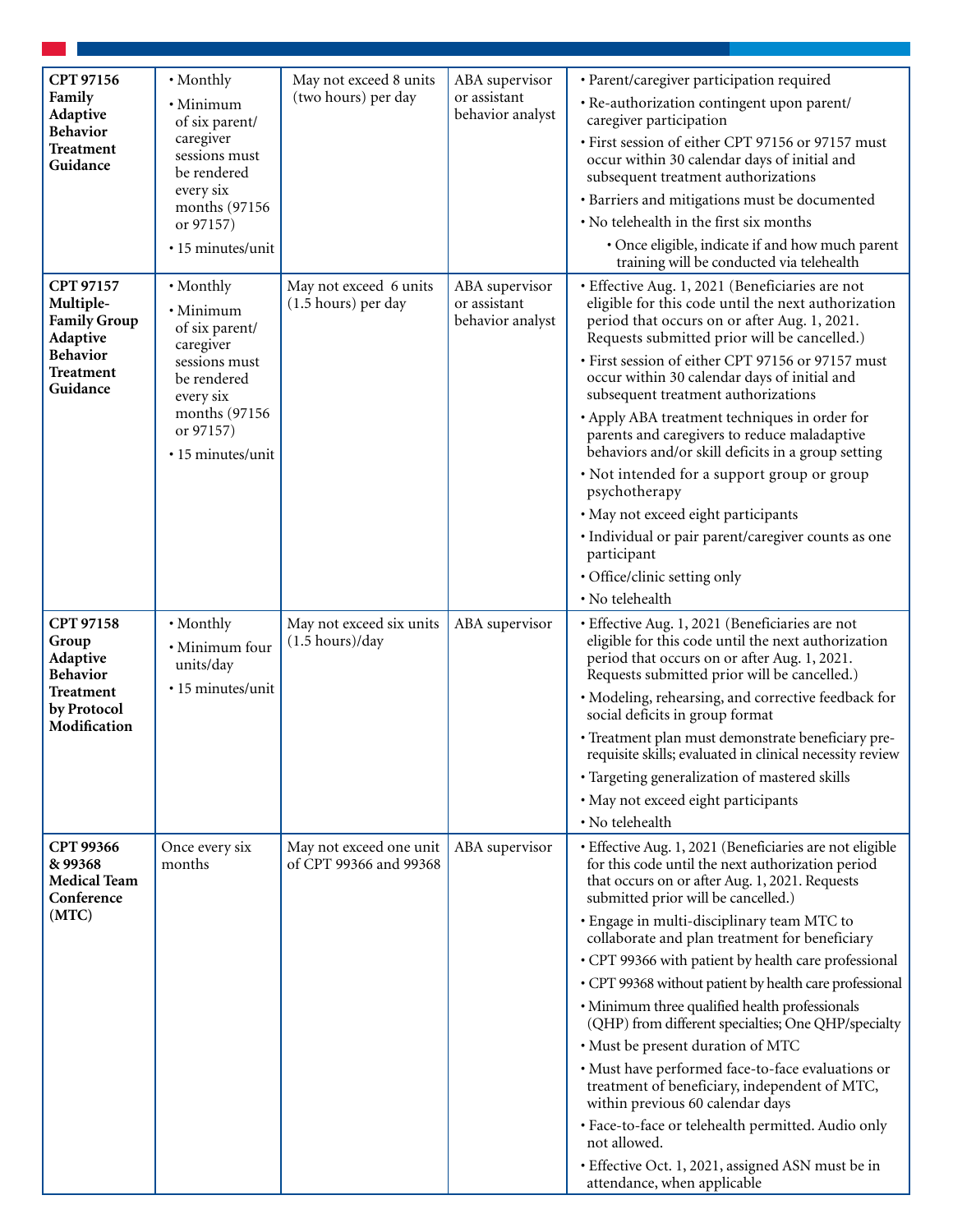### *CPT Code Sample Recommendations*

| <b>Authorization</b><br><b>Period</b> | <b>CPT 97151</b>          | <b>CPT 97153</b>              | <b>CPT 97155</b> | <b>CPT 97156</b> | <b>CPT 97158</b> | <b>Location of Service</b> |
|---------------------------------------|---------------------------|-------------------------------|------------------|------------------|------------------|----------------------------|
| $03/01/21 -$<br>07/30/21              | 16 units/<br>reassessment | 50 units/week                 | 16 units/month   | 8 units/month    | 24 units/month   | Home/Clinic                |
| $08/1/21-$<br>02/28/22                | 24 units/<br>reassessment | 50 units/week<br>5 units/week | 16 units/month   | 8 units/month    | 24 units/ month  | Home/Clinic<br>School      |

### Discharge Planning

- Discharge planning must be documented in every initial and updated treatment plan, and at termination of services.
- Include measurable and objective discharge criteria with updates as needed.
- Include beneficiary-specific updates and references in discharge planning to help monitor on going discharge criteria progress.

#### **Signatures**

- Treatment plans must include the names and signatures of the authorized ABA supervisor and parent(s)/caregiver(s).
- Requiring the parent/caregiver signature encourages parent/caregiver understanding of and participation in the care plan.

## Requirements for Treatment Plan Updates

Reassessment and treatment plan updates are:

- Required every six months (one assessment for each authorization period).
- Completed and submitted no more than 60 days prior and no later than 30 calendar days prior to the end of the current authorization.
	- Delays in submission may affect the subsequent authorization for ABA services.
	- Include date and time the authorized ABA supervisor or assistant behavior analyst conducted the re-assessment for a new authorization and the treatment plan update.

Updates must include all previously stated beneficiary information, background information, and diagnosis as well as updates to any treatment history, current treatments, school status, or other pertinent and required information.

#### Reassessments must also include:

#### **Updates and Progress to Goals**

- Updates must include a description of progress toward short- and long-term treatment goals using either graphic or objective measurements consistent with the baseline assessment.
- Updated treatment plan goals must clearly note if met, not met or modified with an explanation.
- Documentation identifies interventions that were ineffective and required modification of the treatment plan.
- Updates document modifications that were the result of the outcome evaluations.
- If progress is graphically represented:
	- Use symbols/styles that are easily identifiable in black/white.
	- Represent goal/target criteria in goal/objective.
	- Limit number of targets represented on a single graph and identify reasons for outliers or a lack of progress.
	- Change lines for introduction of external variables.
- Revisions to the treatment plan must identify new behavior targets and objectives or goals based on the cumulative six month assessment of the PDDBI and other outcome measure evaluations.